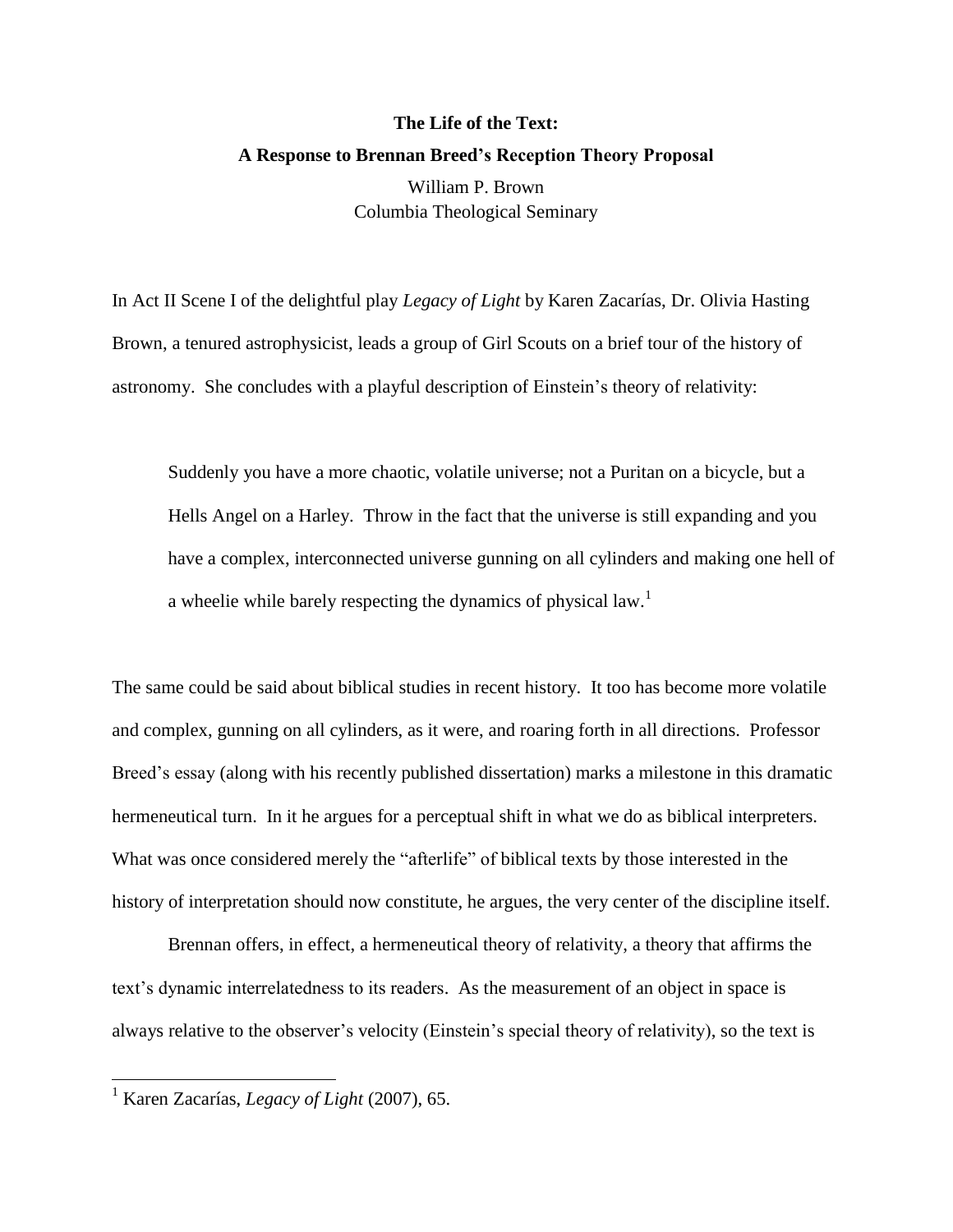ever relative to the reader. Or to give it a more Kantian spin: the text can never be known apart from the reader. When a tree falls in the forest without anyone to hear it, does it make a sound?<sup>2</sup> When a book falls from the shelf and lands with its pages wide open but without anyone to read it, does it have meaning? No. In its materiality, a text is merely marks on a page, wedges on a tablet, or pixels on a screen. But as a meaningful document, the text does not exist without its readers. It comes alive, as it were, when it is read or heard, when it is interpreted and communicated. Brennan's "history of reception" theory offers a fresh way of re-conceptualizing biblical exegesis as a constructive enterprise, from text-criticism and translation to intercultural readings and artistic use, and in so doing enlivens the discipline as a whole.

## **Implications**

Brennan's theory is the organic result of various insights and tendencies, conundrums and wonderments that have been at work for years in biblical studies, including 1) the explosion of methods beyond the "classical" (read German-based) exegetical approaches that have held sway in biblical scholarship; 2) the dismantling of the interpreter's "objective" position vis-à-vis the biblical text; 3) the decisive factor of the interpreter's cultural context in the act of interpretation; 4) the porous boundaries between the "world behind the text," "the world of the text," and "the world in front of the text"; and 5) the rising interest in studying the Bible as literature.

However radical Brennan's view on the primacy of reception history may seem in theory, it is really not so radical in practice. Taking reception history as the beginning point of biblical interpretation by no means undermines traditional, analytical modes of exegesis. To the

 $\overline{\phantom{a}}$ 

 $2$  Yes, but only if "sound" is defined as the vibration of air molecules without reference to a hearing subject.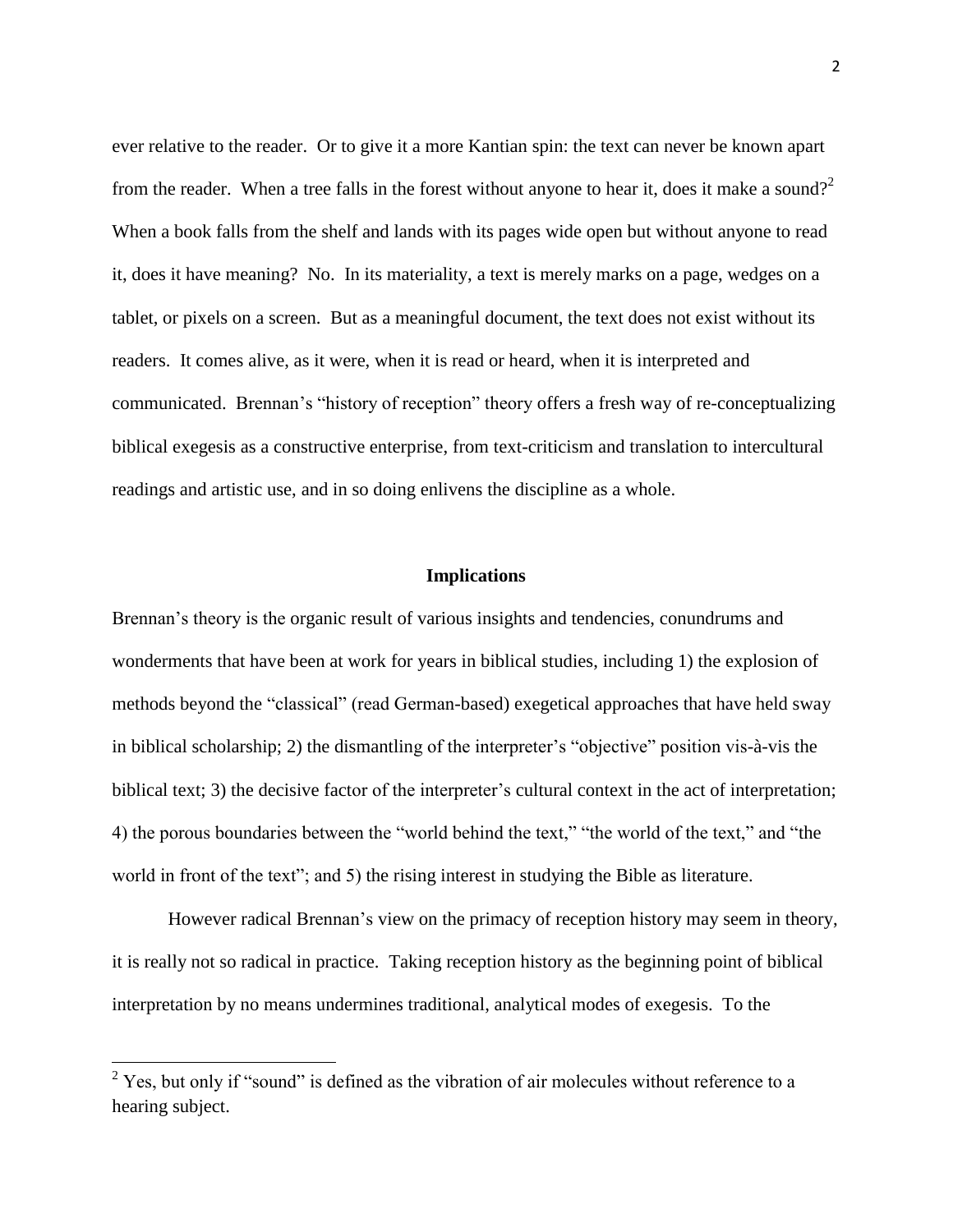contrary, such interpretive modes continue as integral hermeneutical tasks. The only difference is that they do not wield the kind of hegemony they once did in biblical studies. To view every act of exegetical analysis as an exercise in reception is to decentralize every act of interpretation but without making each one simply relative. One way of making sense of the text is no more central than another, at least in principle. Every reading of the text, indeed every form of the text, *is* an act of reception, much like every *traditum* is indelibly part of the process of *traditio*. 3 They cannot be easily separated. The text is always an interpreted text, a received text. Although reception history, in Brennan's proposal, has a totalizing reach, it affirms the integrity of each particular attempt to "make sense" of the text. Radical, perhaps, but not deconstructively so.

In his book,<sup>4</sup> Brennan presents a playful image that counters the still dominant concern among scholars to tie the meaning of the text to its "original" context.

Imagine biblical scholarship of this sort [i.e., scholarship focused exclusively on the text's "original" context] as a zoo in which all the textual animals keep escaping their contextual cages, and we scholarly zookeepers are kept very busy capturing and returning them. So busy, in fact, that we have not often asked why it is that the cages do not ever seem to fulfill their assumed function of containment.<sup>5</sup>

 3 See Michael Fishbane, *Biblical Interpretation in Ancient Israel* (Oxford: Clarendon Press, 1985), 13-14, 62-63.

<sup>4</sup> Brennan W. Breed, *Nomadic Text: A Theory of Biblical Reception History* (Bloomington: Indiana University Press, 2014).

<sup>5</sup> Breed, *Nomadic Text*, 93.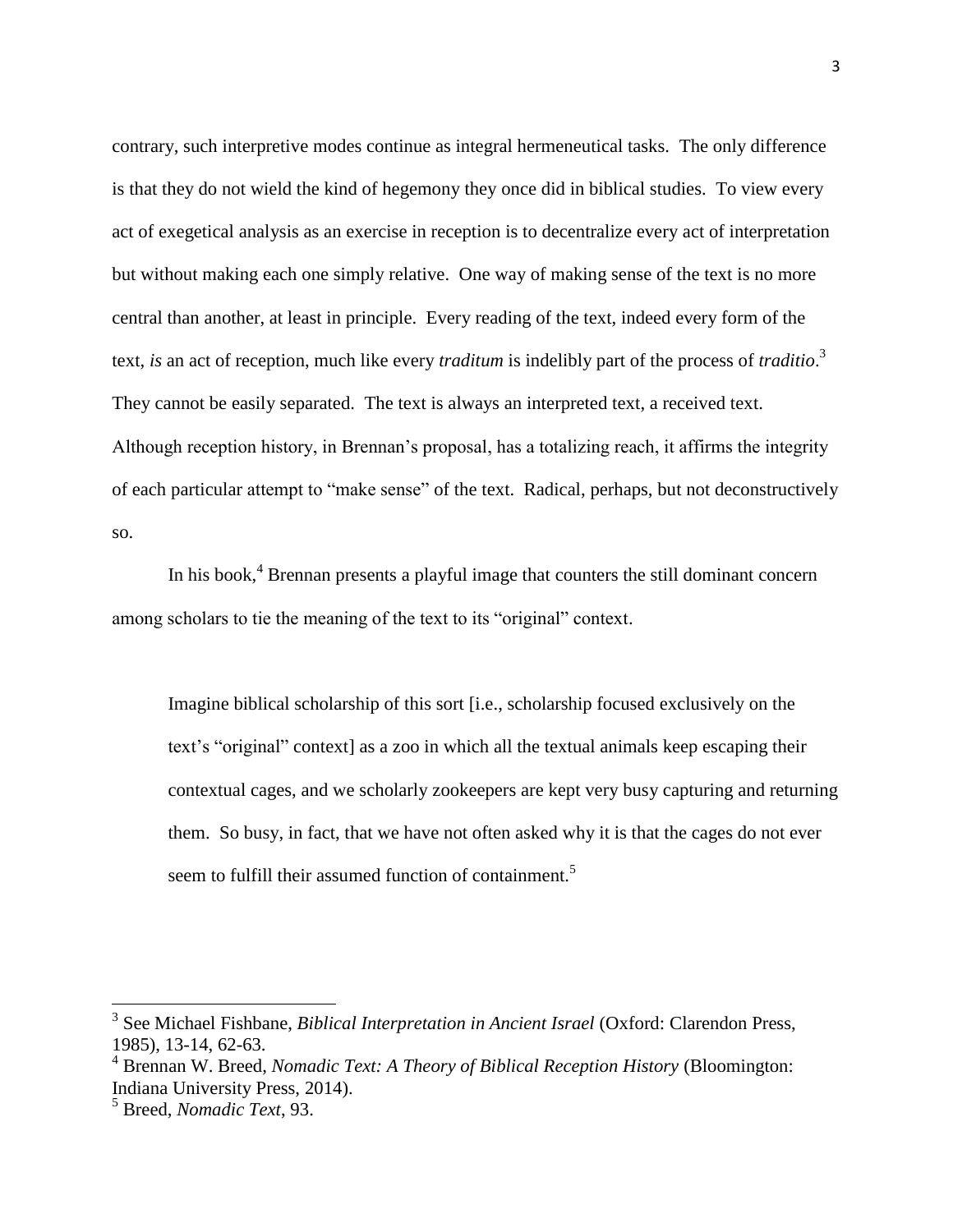It is better, Brennan goes on to say, to "think of texts as tigers on the loose" than to think of them as "anchors" tied to one place.<sup>6</sup> The text is an ever moving target, and each attempt to make sense of it is merely a snapshot of its ongoing life and movement. The text, in other words, has a "life," but not a life of its own, for the reader herself actually participates *in* the ongoing life of the text. It's about time that professional exegetes allow these texts to wander freely rather than trying to tame, let alone shackle and cage them. It's our job to share where we think these texts have come and where they are going (or could go). First and foremost, exegetes should be keen observers of the "wildlife" of the text.

Such an awareness has the capacity to invigorate the practice of biblical exegesis. All too often, exegesis is regarded as a series of discrete analytical techniques or tools designed to help the interpreter unlock the meaning(s) of biblical texts. Taught and practiced in this way, biblical exegesis fails to account for how meaning is actually constructed (namely, by the interpreter) and, thereby, fails to be a sustaining discipline in the practice of ministry, itself a vocation of profound meaning making. There is nothing particularly sustaining about exegetical practices that are concerned primarily with explaining the biblical text (i.e., the "world behind the text") while ignoring the text's various capacities to engage diverse contexts in powerfully meaningful ways.

With regards to the plethora of interpretive methods, "reception history" theory is well suited to highlighting how each approach, even each analytical approach, views the text differently. Source and redaction critics, for example, see the text as something of a 3-D puzzle, whose parts can be carefully (and sometimes tediously) disassembled and reassembled. Structuralism treats the text as a self-organizing matrix, while narrative criticism views the text

6 Ibid., 109.

 $\overline{\phantom{a}}$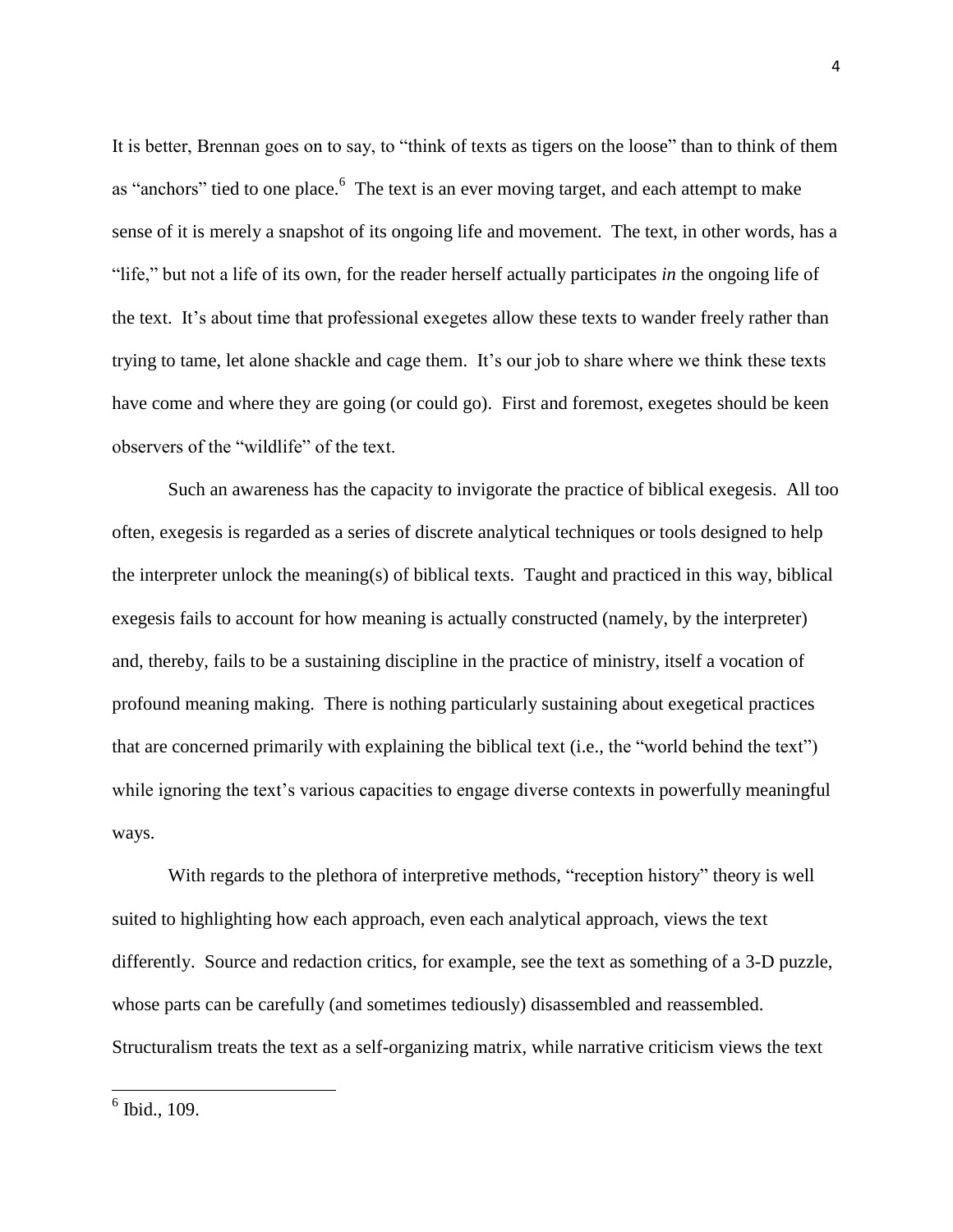more as a flowing stream, and text-criticism as a multi-generational family (its "pluriformity"). Each method has its own lens through which the text is studied, and as the repertoire of methods expands, so the text becomes more variegated. As the exegete evolves in her understanding of the text, so also the text in what it communicates to the exegete. In other words, the text itself changes in the very process of interpretation. It is pluriform from start to finish, from its production to its interpretations.

This is what I consider to be the greatest benefit reception theory offers to the exegetical arts: it transforms exegesis from an exercise in application to a process of participation, of participation *in* the life of the text, enhancing it, diminishing it, enlarging it, or wounding it. Therein, I suspect, lies the key to adjudicating between competing interpretations. I suspect that even for reception theorists not every interpretation is considered equally correct or valid. But here I'd like to hear more from Brennan about how he might go about determining which interpretations are more correct, more life-giving perhaps, than others. Does his hermeneutical theory of relativity result in mere interpretive relativism? In other words, can one determine whether some interpretations do a better job of "making sense" of the text than others, with some even deemed "non-sense"? And what about the bad texts of the Bible—those texts that are inextricably linked to the justification of oppression and violence, the "texts of terror"? How does one counter these texts reception-wise?

## **Biblical Authority**

Finally, what does a theory of reception history have to say about biblical authority? Perhaps it can help us revive an earlier, now lost sense of the term. Etymologically, "authority" is more richly nuanced than is commonly acknowledged in contemporary discourse. The Latin actually